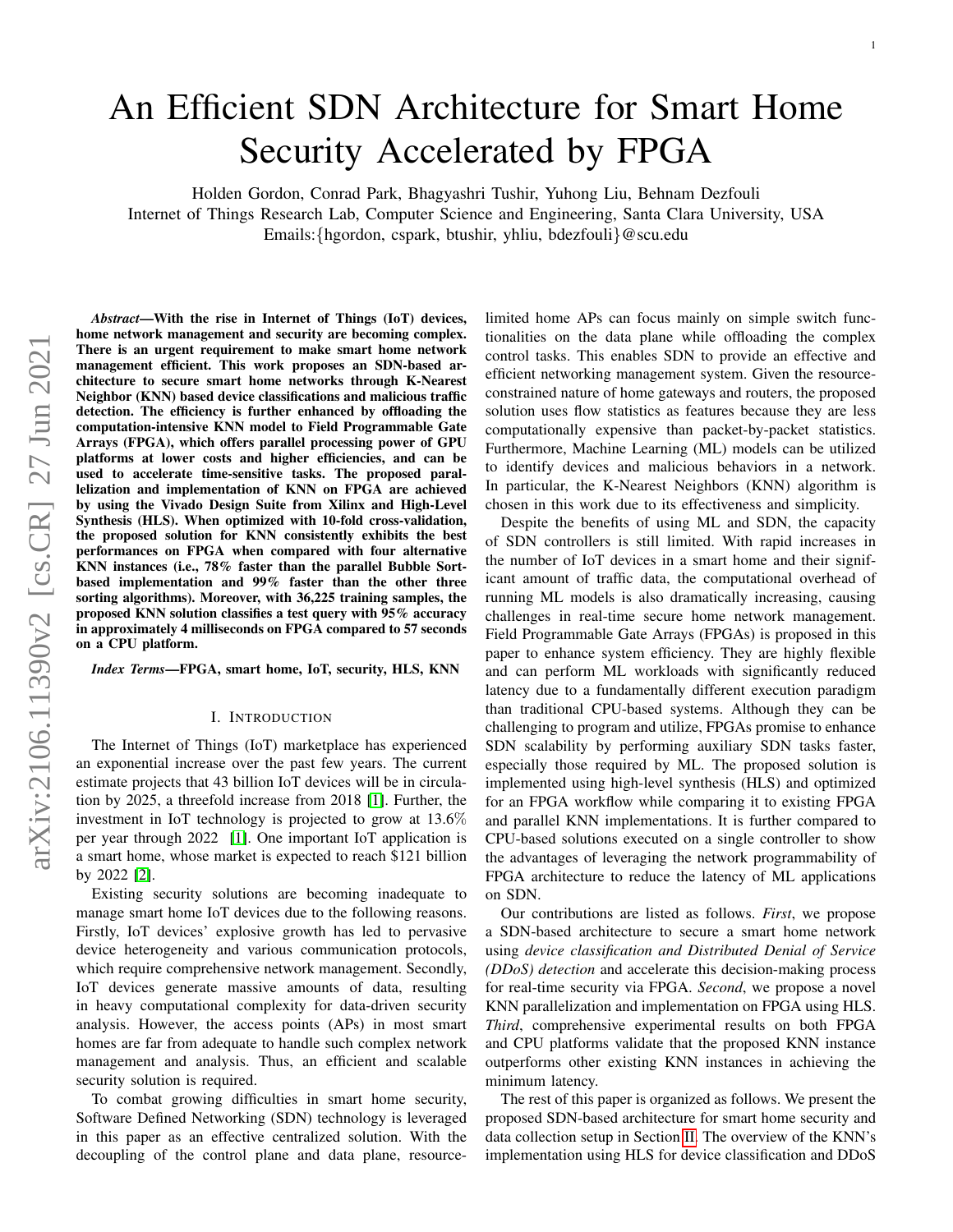

<span id="page-1-2"></span>Fig. 1. Proposed smart home security architecture is SDN-based and accelerated by FPGA

detection is presented in Section [III.](#page-1-1) Next, the in-depth results are discussed in Section [IV.](#page-3-0) Finally, the related works are discussed in Section [V,](#page-4-0) followed by a conclusion in Section [VI.](#page-5-2)

#### <span id="page-1-0"></span>II. AN ARCHITECTURE FOR SMART HOME SECURITY

#### *A. Proposed Architecture*

We propose a SDN-based, FPGA-accelerated smart home architecture in Figure [1.](#page-1-2) The data plane comprises Open vSwitch (OVS). The OVS is responsible for forwarding packets as flow data to the controller received from connected devices, including IoT devices and attack devices. Further, the controller extracts features for offloading and sends them to the FPGA, where the specialized KNN implementation executes. The controller is a Raspberry Pi (RPi) running RYU controller software. The FPGA then forwards the device classification and DDoS detection class to the RPi controller to update OVS rules. Currently, the FPGA is an Artix-7 and is separated from the controller. However, this can also be realized in a single heterogeneous system that provides programmable FPGA logic and a CPU (as in the Xilinx 7000 series chips), reducing the communication lag between the FPGA and CPU and providing a complete System on Chip (SoC) that is fully integrated.

#### *B. Smart Home Testing Environment*

We establish a smart home testbed to collect benign and DDoS attack data by adopting various hardware and software tools [\[3\]](#page-5-3). Four popular IoT devices, including Google Home, Amazon Echo, Nest Camera, Ring Camera, and one Android phone, are adopted. Three Linux machines are configured to act as WiFi AP, sniffer, an attacker, respectively. The hostapd is configured on the AP. hostapd is a user-space demon that helps to create an isolated environment for data collection. We configure tshark on the sniffer to collect benign and attack traffic. tshark is a command-line tool that reduces the graphical user interface (GUI) overhead on Linux machines. Further, hping3 is installed on the attacker, which helps to change the IP source addresses, IP destination addresses, attack types, and attack duration dynamically.

The IoT devices and Android phone connect to the AP using WiFi. The AP, sniffer, and attacker connect to the Ethernet switch. We interact with IoT devices for 24 hours to collect benign traffic while the sniffer captures the traffic in pcap files. These interactions include various real-time activities that can occur during regular device usage.

We launch three types of DDoS attacks against IoT devices, namely ICMP, TCP-SYN, and UDP floods. While the sniffer records the attack traffic's pcap files, the attacker launches each type of attack for 10 minutes against the individual IoT device. This process produces a dataset of 3,066,585 packets, composed of 1,264,392 malicious packets and 1,802,193 benign packets.

To confirm the machine learning model's robustness, we also adopt the UNSW dataset [\[4\]](#page-5-4) consisting of 802,580 benign packets. The dataset consists of the following ten smart home devices — Wemo Motion Sensor and Power Switch, Samsung and Netatmo Camera, TP-Link Plug, Hue Bulb, Amazon Echo, Chrome Cast, iHome, and Lifx lightbulb. We combine both benign datasets, i.e., our dataset (SIOTLAB) and UNSW lab. Further, the DDoS traffic is joined with the benign dataset. In our previous work [\[3\]](#page-5-3), we identified 20 seconds as the optimal polling interval when KNN achieves accuracy greater than 95% for device identification and DDoS detection using the following novel feature set. (1) *Protocol percentage*: for each flow data, ICMP, TCP, and UDP percentage is calculated for both benign and DDoS traffic. (2) *IP diversity ratio*: calculated as the number of unique IP addresses divided by the total packets sent by a device. (3) *Packet count and size*.

# III. KNN IMPLEMENTATION ON FPGA

# <span id="page-1-1"></span>*A. KNN*

KNN is simple and easy to implement for the following reasons. Firstly, during the training phase, the data is stored in memory, so there is no need to build the model. Secondly, KNN has one hyperparameter to tune. However, KNN gets significantly slower as the dataset size increases. To overcome this challenge, we identify the minimum training samples necessary to achieve accuracy greater than 95%.

An instance of KNN calculates distances from each of the elements in an input training dataset to a query from the testing dataset and classifies the query by returning the mode of the sorted *k* nearest neighbors, where *k* is the hyperparameter. A query is classified by finding the mode or most common nearest neighbor. This process can be described by several tasks: calculating all of the neighbors' distances, finding the closest neighbors, and evaluating the mode of these neighbors.

The closest neighbors are determined based on a distance metric evaluated on the query against each of the training data points. We utilize the Manhattan distance metric to avoid computationally intense operations such as square roots. Next each data points is sorted based on the distance from the query. This step is the most computationally-intensive task of KNN because it may require sorting the entire input dataset. This results in an algorithmic complexity that is linear with the size of the data multiplied by the number of features.

FPGAs have the potential to greatly reduce the run time of KNN by running the tasks in parallel. Pipelining and unrolling the distance calculations for the training data points and sorting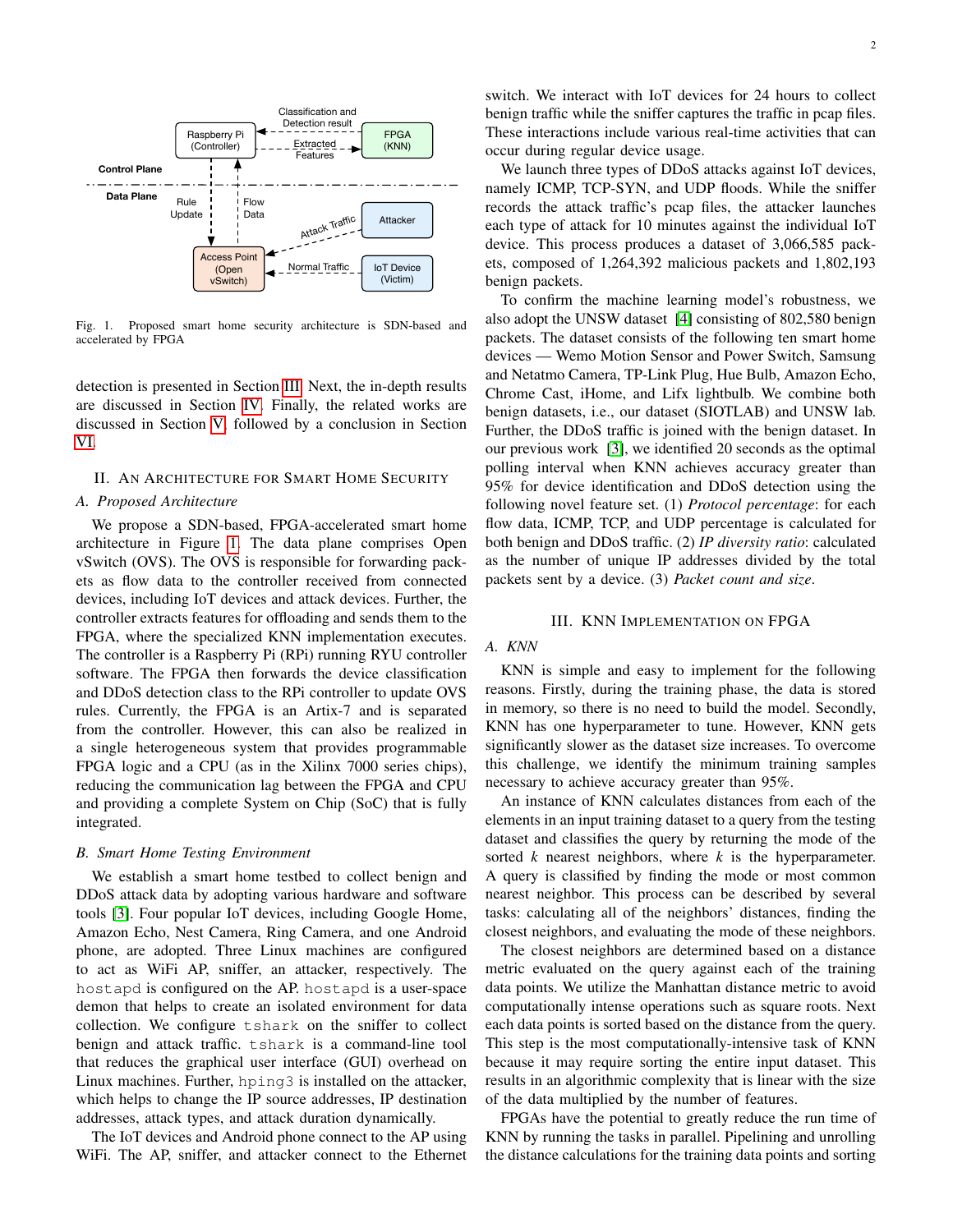<span id="page-2-0"></span>the *k* nearest neighbors, it is possible to drastically shorten the classification process.

## *B. Sorting Algorithms used by KNN*

In order to thoroughly test the extent of current FPGA optimization techniques, we implement the KNN algorithm using High Level Synthesis (HLS) and evaluate the performance of several common sorting algorithms including Bubble Sort, Merge Sort, Odd-Even Sort, and Enumeration Sort. These sorting algorithms are compared against the proposed custom algorithm (K-Min Sort).

*1) Bubble Sort:* The Bubble Sort produces a partially sorted array in order to take advantage of the limited number of neighbors required to produce a high accuracy using KNN, and only sort the minimum number of values defined by *k*. This is done by implementing *k* comparison steps or bubbles. Since the bubbles that traverse the input array only compare adjacent element, each separates a single minimum value from the rest of the input data [\[5\]](#page-5-5). This process can be easily parallelized since each of the comparison bubbles can run independently of one another, and can sort elements simultaneously. The small bubble count and easy parallelism makes this implementation of Bubble Sort an effective option for FPGA platforms [\[5\]](#page-5-5).

*2) Merge Sort:* There exist several Merge Sort variations that are known to be effective when run on parallel platforms [\[6\]](#page-5-6). While some combine the design concepts of other sorting techniques like bitonic sort or quick sort, their function is necessarily the same and reflects the basic Merge Sort model. Resource utilization can be high for parallel Merge Sort algorithms, but their speed makes them effective for certain applications, including time-sensitive edge computing IoT systems for example DDoS detection [\[6\]](#page-5-6). The Merge Sort variation implemented here follows the traditional model. The incoming data is continually bisected and each of the resulting parts is sorted and merged to produce the desired fully sorted array.

*3) Enumeration Sort:* Enumeration sort has the potential to be a good fit for the parallel structure of the FPGA fabric. This algorithm determines data points' positions in a final sorted array by comparing each element to every other. Memory accesses can be minimized since elements are not swapped or moved multiple times, making this sorting algorithm easily parallelizable [\[7\]](#page-5-7).

*4) Odd-Even Sort:* Odd-even sort has the potential to reduce memory accesses and improve performance for KNN [\[8\]](#page-5-8). This algorithm consists of two phases, an even phase and an odd phase, in which pairs of elements in a dataset are compared and swapped. By alternating between even and odd pairs of data each comparison step can be parallelized. However, arranging Odd-Even Sort in this manner increases its space complexity greatly, making area the primary limitation with this algorithm.

*5) The proposed K-Min Sort:* In order to outperform the previous algorithms, we propose a custom sorting algorithm called K-Min Sort. As seen in Algorithm [1,](#page-2-0) the distances between the test query and each element of the training data are calculated and evaluated in the same loop iterations. Of these distances only *k* are recorded, which reduces the sorting task while maintaining KNN's accuracy, and the input dataset only needs to be traversed once. By combining the distance metric and sorting steps we minimize the run-time complexity and number of memory accesses required to retrieve and store the data and distances. This combined step can be additionally pipelined on the FPGA as another performance benefit. In place of a separate sorting step, Algorithm [1](#page-2-0) only compares the distance of each training data point to the furthest of the recorded neighbors at a given point in time. As such, the number of comparison operations is minimized, proportional to the size of the input dataset.

Despite their similarities, K-Min sort performs fewer comparisons and memory accesses than the Bubble Sort algorithm since it does not perform swap operations on each element of the input dataset. Both algorithms traverse the training distances dataset, only sort *k* distance, and can be parallelized in a similar manner, but K-Min sort does so with a lower resource overhead. The Merge, Enumeration, and Odd-Even algorithms each sort all of the training data point distances in order to select the *k* values necessary for KNN after, but by parameterizing *k* K-Min and Bubble Sort avoid this excess computation.

## *C. HLS Simulation*

High-level synthesis (HLS) interprets and implements high level language algorithms in register transfer language (RTL) for specific hardware platforms. HLS is capable of efficiently optimizing algorithms for particular hardware systems, enabling developers to work at a high level of abstraction. This work makes use of the HLS system in the Vivado Design Suite [\[9\]](#page-5-9). Since we accelerate KNN using an FPGA, we need to be able to control the HLS synthesis process to make the most of the available resources on the low-cost hardware platform. To this end, Vivado provides tools for kernel optimization, function inlining, pipelining, loop unrolling and optimization, and array optimization. Finally, our results are extracted in a physical implementation as well as simulation results from HLS.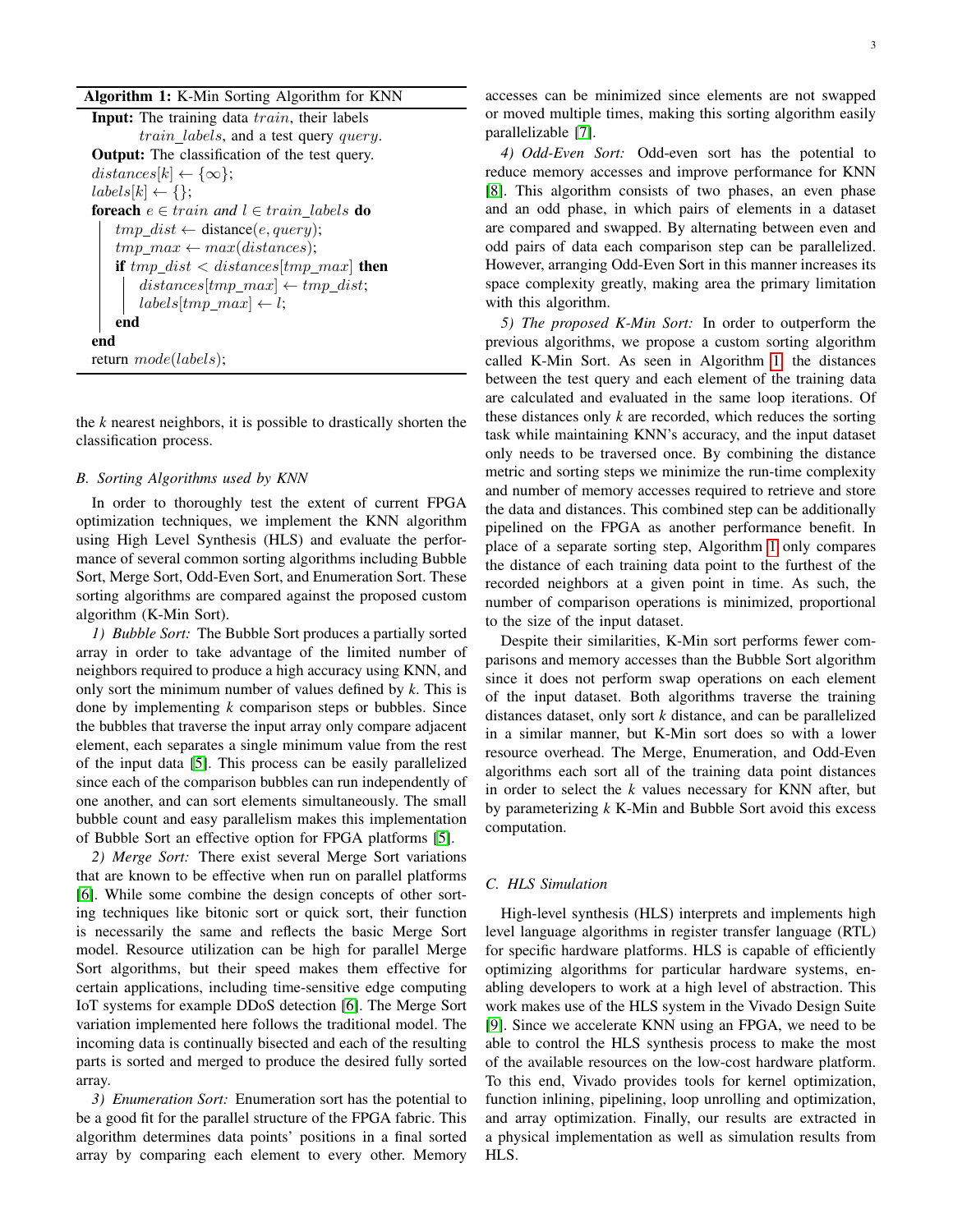

<span id="page-3-1"></span>Fig. 2. For different training dataset sizes, the KNN model is tuned to identify the optimal value of  $k$  hyperparameter

#### Odd-Even Merge K-Min  $\bullet$ Enumeration  $\pmb{\times}$ Bubble  $10^{11}$ 11 Optimized k (clock cycles) log(Latency) for<br>Optimized k (clock cycles) Optimized k (clock cycles) 10 ׀<br>׀ ┪ ׀֖֧֩֩֩֟֓֓֩֬֓֓׀֩֕<br>֧׀ ׀<br>׀׀ log(Latency) for log(Latency) for  $10^9$  $10^9$ I l 10 7 10 7 10 10 5 5 10 3 10 3 1 5 10 30 50 70 90 1 5 10 30 50 70 90 (b) Dataset Size (%) (a) Dataset Size (%)

<span id="page-3-2"></span>Fig. 3. HLS minimum and maximum latencies for various algorithm across different training dataset sizes of the KNN model with the default and optimal values of hyperparameter  $k$ 

#### IV. RESULT AND DISCUSSION

<span id="page-3-0"></span>We utilize the KNN implementation in the Scikit-learn Python library to generate test and train datasets with various size at 1%, 5%, 10%, 30%, 50%, 70%, 90% splits [\[10\]](#page-5-10). The same tool is used to run a 10-fold cross validation (CV). The 10-fold CV accuracy is presented in Figure [2](#page-3-1) alongside the test accuracy for both the default k value (i.e,  $k = 5$ ) and optimized  $k$  values. Figure [2](#page-3-1) shows that as the training dataset size increases, the 10-fold CV and test accuracy increases. Further, as seen in Figure [2](#page-3-1) the accuracy exceeds 95% at the 50% dataset split for the default *k* value, and is maintained with the reduced, optimal *k*. By optimizing *k*, the amount of calculations required by KNN are minimized without a loss in accuracy. The optimized *k* value for the different dataset sizes is then implemented and tested in HLS on the FPGA platform. Figure [3\(](#page-3-2)a) and [3\(](#page-3-2)b) show the ranges of execution times of KNN for the 5 tested sorting algorithms. The data is gathered from HLS C synthesis reports, which approximate each algorithm's latency with high accuracy as the train-test split percentage changes. The algorithms in Figure [3\(](#page-3-2)a) are compiled in HLS with the default  $k = 5$ , while Figure [3\(](#page-3-2)b) is compiled in HLS using optimal values for *k*.

When an HLS C synthesis report is generated, the Vivado system evaluates the critical path of an implementation and determines its latency from the known execution times of common operations, including data manipulation, memory accesses, and movement. However, HLS does not attempt to calculate latency values when a single critical path cannot be isolated, which may occur as a result of embedded loops and memory dependencies. Nevertheless, the *loop\_tripcount* pragma enables HLS to estimate the minimum and maximum latencies when a critical path cannot be immediately found by the compiler. Our work provides HLS simulation times combined with FPGA execution times in an Artix-7 FPGA. The HLS Simulation results are shown in Figure [3,](#page-3-2) and the resource utilization for the algorithms and the FPGA resource consumption are shown in Tables [II](#page-4-1) and [I.](#page-4-2) Furthermore, our results are compared to CPU execution times for a x86 processor with two cores and four threads on a 2017 MacBook Air to compare performance in Table [I.](#page-4-2) The small embedded Artix-7 is able to achieve significant increases in performance even against a multi-core and multi-threaded CPU implementation.

As Figure [3\(](#page-3-2)a) shows, the K-Min KNN solution performs very well with a minimum latency of  $6.5 \times 10^3$  clock cycles at the 1% dataset size and  $580 \times 10^3$  at 90%. It lies just above the minimum latency of the Merge Sort algorithm at each dataset size, differing by a few percent. The HLS synthesis performance report lists the same value for this algorithm's minimum and maximum latencies at each percentage because it is well suited to the FPGA platform and is parallelized easily in HLS. In Figure [3\(](#page-3-2)b), we see that the K-Min sorting solution exhibits a 33% improvement in performance when the *k* parameter is optimized. This places the K-Min algorithm just below the minimum latency of Merge Sort at each dataset size. We see a similar case in Figure [3\(](#page-3-2)a) when looking at Bubble Sort. Like the K-Min solution, Bubble Sort is highly parallelizable and its performance is proportional to the size of the input dataset, so its minimum and maximum latencies are equivalent. At a 1% dataset size, it takes  $30 \times 10^3$  clock cycles, and  $3\times10^6$  at 90%. Bubble Sort lies closer to the K-Min solution in Figure [3\(](#page-3-2)b) and experiences a 53% increase in performance, a greater increase than all the other algorithms.

In Figure [3\(](#page-3-2)b), we observe that the best performing algorithm according to minimum latencies is the K-Min solution while Bubble Sort follows in third. The Bubble Sort algorithm performs more slowly than the K-Min solutions as a result of the comparison and swap operations it requires. Bubble Sort stores more input data in memory than the K-Min solution, and the greater number of memory accesses that occur as a result slows down the KNN algorithm. This limitation of memory accesses and storage is one of the primary factors that the K-Min solution sought to remedy.

When looking at the performance of Merge Sort in Figure [3\(](#page-3-2)a) and Figure [3\(](#page-3-2)b), we see that optimizing *k* does not have a significant impact on this algorithm, reflecting a change of less than 0.1%. The minimum and maximum latencies at the 1% dataset size are around  $4 \times 10^3$  and  $3 \times 10^5$  clock cycles in both figures, and are  $8 \times 10^6$  and  $6 \times 10^{10}$  clock cycles at the 90% dataset size. The HLS C synthesis report provides a range of latencies due to the complexity of the algorithm.

The latency data for Odd-Even Sort is similar to that of Merge Sort; as seen in Figure [3\(](#page-3-2)a) and Figure [3\(](#page-3-2)b), optimiza-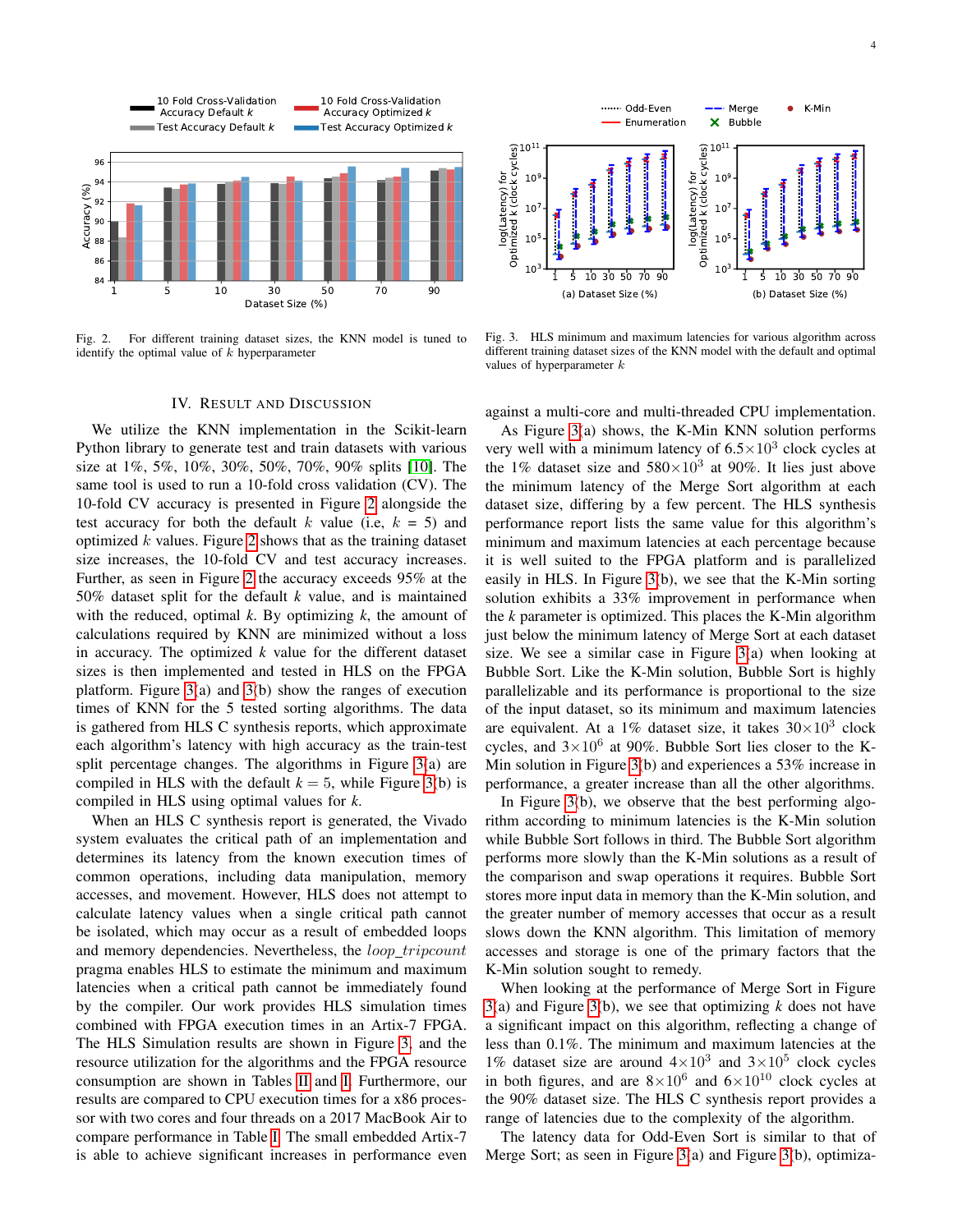<span id="page-4-2"></span>TABLE I LATENCY OF SORTING ALGORITHM ON CPU AND FPGA FOR OPTIMAL  $k$ WITH 50% TRAINING DATA

| Sorting Algorithm     | $CPU$ (ms) | $FPGA$ (ms) |
|-----------------------|------------|-------------|
| Odd-Even              | 1927200    | 297615      |
| Enumeration           | 1209000    | 281750      |
| Merge                 | 150000     | 6024        |
| <b>Bubble</b>         | 34811      | 13.041      |
| <b>Proposed K-Min</b> | 32519      | 3.913       |

tion does not significantly impact its performance. At the 1% dataset size the minimum and maximum latencies are about  $9 \times 10^3$  and  $3 \times 10^6$ , and at the 90% dataset size they range from  $8\times10^5$  to  $3\times10^{10}$  clock cycles. Like with Merge Sort the HLS C synthesis report produces ranges of latencies due to its complexity.

Merge sort's divide and merge steps are easily parallelized, but require the full input dataset to be stored in local memory. Odd-even sort is similar, its alternating sorting steps are suitable for parallel platforms but require lots of resources. It is possible to minimize memory use with small datasets for both algorithms, however this is not applicable to machine learning applications and algorithms like KNN, doubly so here as a result of the limited resources of the low-cost FPGA platform [\[6\]](#page-5-6)[\[8\]](#page-5-8). Additionally, both do not take advantage of the *k* parameter to reduce sorting operations, slowing KNN significantly. The Vivado HLS system ensures a high level of optimization wherever possible despite the limitations of hardware platforms, but their shortcomings prevent additional performance improvements.

Among the 5 sorting algorithms, Enumeration Sort performs consistently worst. As seen in Figure [3\(](#page-3-2)a) and Figure [3\(](#page-3-2)b), the performance of this sorting algorithm is the least affected by optimizing  $k$ : at the  $1\%$  dataset size the minimum and maximum latencies are  $3 \times 10^6$  and  $4 \times 10^6$ , and at 90% they are  $2\times10^{10}$  and  $4\times10^{10}$  clock cycles in both cases. Despite the relative simplicity of the algorithm, HLS reports ranges of latencies due to its poor parallelizability on low resource FPGA platforms.

Like Merge and Odd-Even Sort, Enumeration Sort performs far better in small applications where it can be better parallelized [\[11\]](#page-5-11), and fails to take advantage of KNN's *k* parameter. It has lower resource overhead than Merge Sort, which is likely why it performs better than the worst case Merge Sort latencies. But in the best case, Merge Sort is the fastest of the three, with Odd-Even Sort following in second. However, K-Min and Bubble Sort outperform other algorithms, and are better suited to FPGAs. In the best case scenario where no sorting is required, all except Enumeration Sort only verify the position of each element of the input dataset. Since the Enumeration algorithm must compare each element of the input dataset against every other element, it still has a high minimum latency. The trivial lower bounds of both K-Min and Bubble Sort's execution times are strongly tied to the size of the input dataset while the additional operations of Merge, Odd-Even, and Enumeration Sort hold more weight in their performance. This is why the minimum latencies of Merge

<span id="page-4-1"></span>TABLE II HLS RESOURCE USAGE FOR OPTIMAL  $k$  with 50% training data

| Sorting Algorithm     | <b>BRAM</b> | <b>DSP</b> | FF   | LUT  |
|-----------------------|-------------|------------|------|------|
| Odd-Even              | 258         |            | 4084 | 3844 |
| Enumeration           | 642         |            | 3957 | 4204 |
| Merge                 | 514         |            | 4372 | 4447 |
| <b>Bubble</b>         | 258         |            | 3880 | 3628 |
| <b>Proposed K-Min</b> |             | 5          | 3886 | 3663 |

and Odd-Even Sort in Figure [3](#page-3-2) are close to K-Min and Bubble Sort−the best case reflects their capacity for parallelizing more operations−but also have the highest latencies. Enumeration sort demonstrates this in the extreme by performing poorly with or without optimizing *k*. Additionally, optimization in Figure [3\(](#page-3-2)b) reduces the amount of data that is processed for K-Min and Bubble Sort, enabling K-Min sort to outperform Merge Sort in the best case.Bubble Sort and Odd-Even Sort follow Merge Sort with a 35% difference between Bubble and Odd-Even Sort and a 54% difference between odd-even and Merge Sort.

Finally, when comparing the real run times on the Artix-7 FPGA with simulation results, K-Min performs the best with an inference time of 3.913 ms as seen in Table [I.](#page-4-2) The performance gains of the other sorting algorithms is as expected. Due to the customization of the K-Min algorithm for an FPGA workload, our solution is able to obtain extremely optimized millisecond level performance, several orders of magnitudes faster, while only consuming 2.67% of the total Block Random Access Memory (BRAM), 4.17% of the DSP slices,  $5.96\%$  of the total Flip Flops (FF), and  $11.24\%$  of the total Look Up Table (LUT) space as seen in Table [II.](#page-4-1) Therefore, this implementation is not only extremely fast, but also utilizes minimum resources on the FPGA to provide an optimal design achieving 95% accuracy at 3.9 millisecond speed.

#### V. RELATED WORK

<span id="page-4-0"></span>FPGA platforms are cost effective and versatile for IoT and edge computing applications [\[12\]](#page-5-12). They are suitable for these tasks because they maintain steady throughput regardless of workload, have a high capacity for spatial and temporal parallelism, and are very energy efficiency [\[13\]](#page-5-13).

In existing work we see robust FPGAs used in large scale server-side applications to supplement network security. FPGA's speed makes them useful for real-time network intrusion detection and device identification in closed critical industrial networks [\[14\]](#page-5-14). For example, a proposed k-means k-modes clustering architecture in [\[15\]](#page-5-15) implements highly configurable input parameters with interconnected blocks to reduce the need for reconfiguration. [\[16\]](#page-5-16) allows network parameters to specify pruning, data quantization, and precision without reconfiguration at run-time.

Acceleration techniques can be refined by evaluating KNN variations to find the most suitable for certain applications, but there is a lack of existing work comparing parallel KNN variations on FPGAs. This lack of exploration is similarly seen